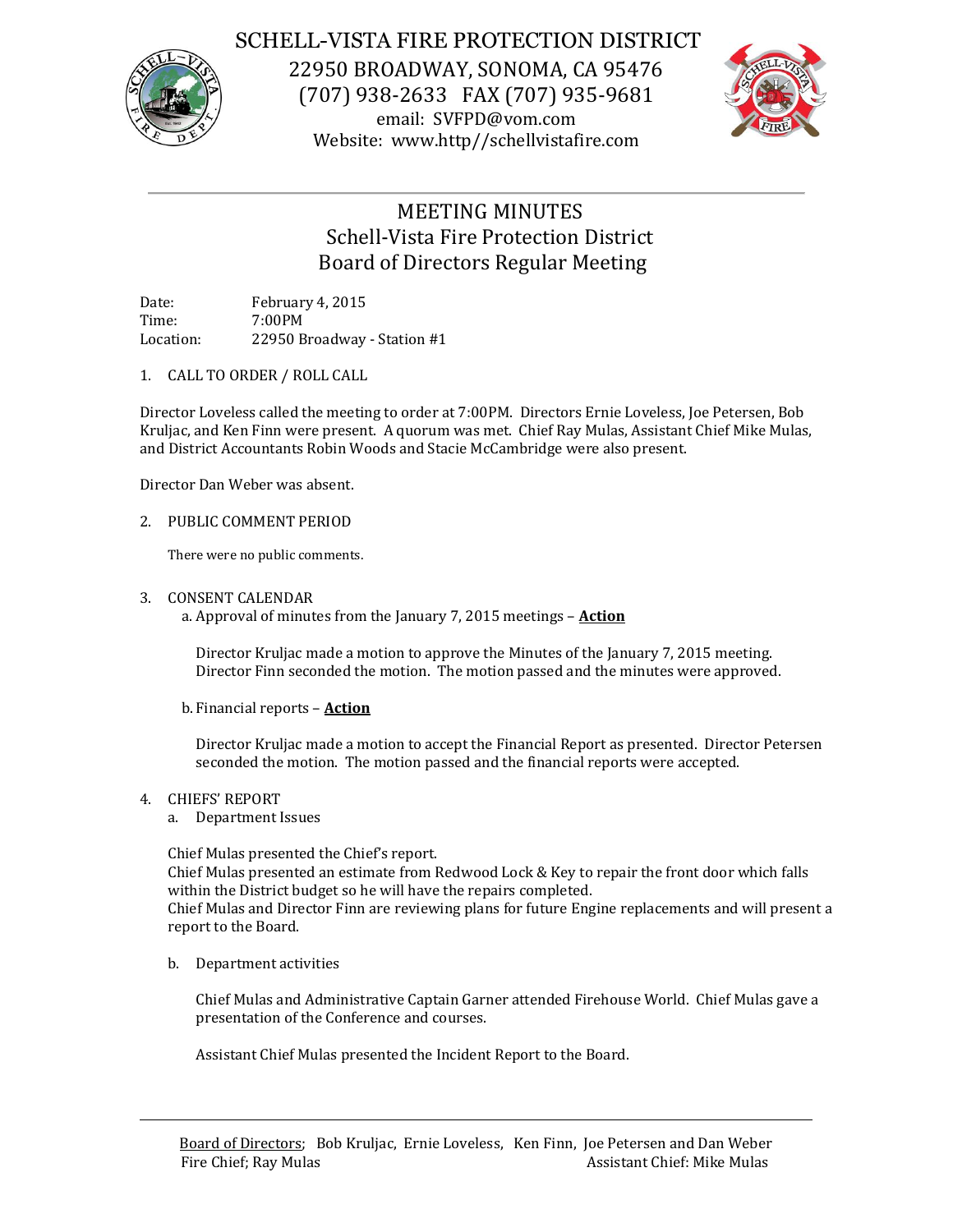- 5. OLD BUSINESS
	- a. Facilities Committee (Petersen / Weber)

Director Petersen presented an update on bids for painting Station #1. Two Contractors will be presenting bids. There may be a possibility of one more contractor's bid.

Director Weber met with PGE who will be presenting an energy conservation report to the Board.

Director Kruljac updated the board on his research on wind machines.

b. Budget Committee ( Weber / Kruljac)

Director Kruljac updated the Board on the Budget Committee meeting. Assistant Chief Mulas presented the Board with the Salary Report.

c. Legislative Committee (Kruljac)

Director Kruljac presented the Board with legislative issues that affect Special Districts.

d. Outreach Committee (Finn)

Director Finn requested that all Board members submit their suggested revisions for the Director's Guideline Manual to him so he can revise them and present them to the Board..

Director

e. Policy and Procedure Committee (Loveless)

Director Loveless reported on the Progress of the Policy and Procedure Manual.

f. Sonoma County Fire Services Project Update (Loveless)

Director Loveless attended the Summit meeting and presented a summary to the Board.

#### 6. NEW BUSINESS

a. June 30, 2014 Audit

The Fiscal Year End 2014 Audit from Auditor/CPA Brian Burns has been completed and was presented to the Board.

b. Ethics Sexual Harassment Training

The Sonoma County Fire Districts Association is offering Ethics and Sexual Harassment Training February 25<sup>th</sup> at Rancho Adobe Fire Station. Board Members and Chiefs able to attend signed up.

- c. 2015 FDAC Conference Napa tabled
- 7. CLOSED SESSION (Personnel Review)

There was no closed session.

8. ANOUNCEMENTS